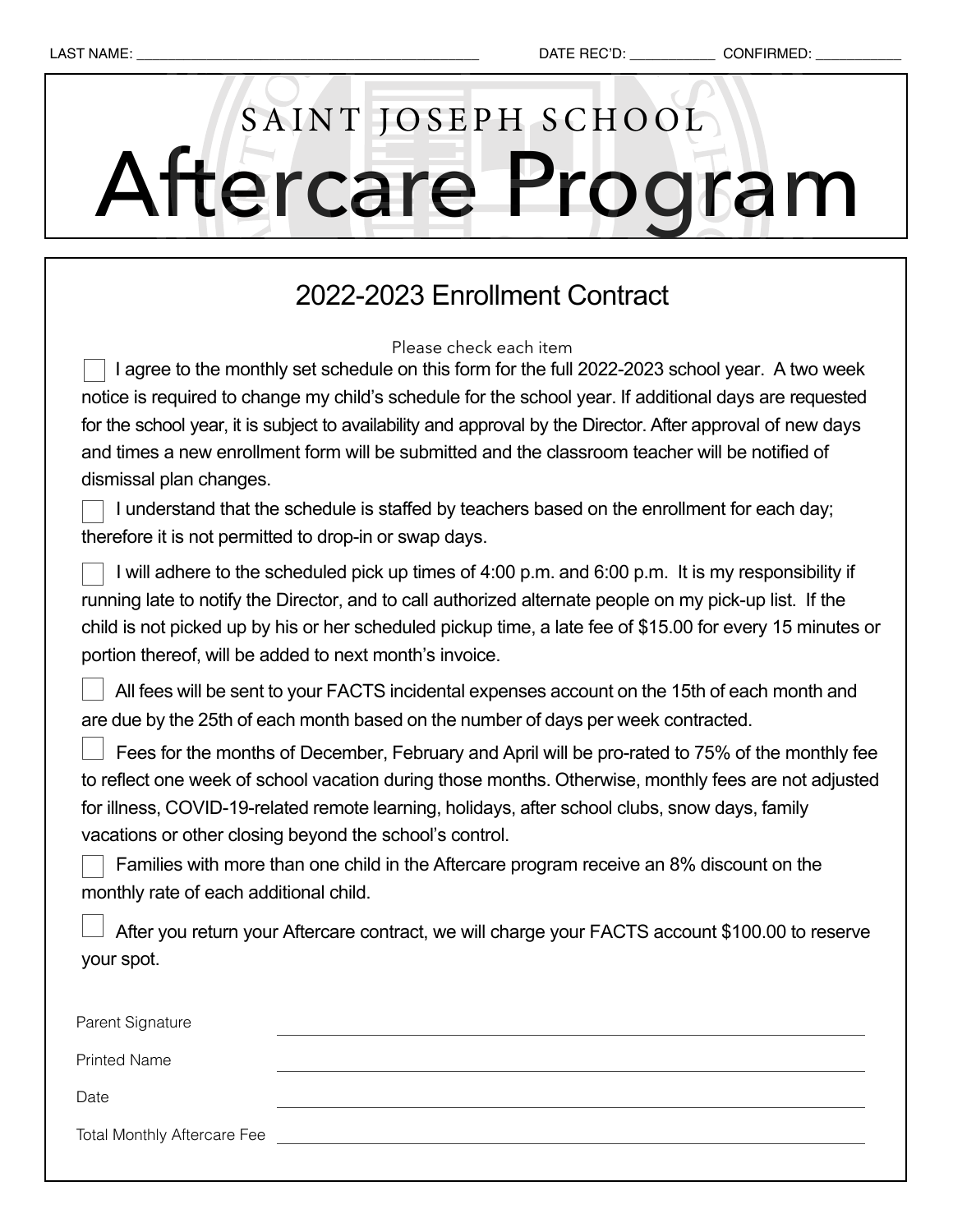### **2022-2023 ENROLLMENT SCHEDULE**

Г

DATE REC'D:

|          | PARENT NAME                                                                                                       |           |                                        |               |              |              |  |  |  |  |  |
|----------|-------------------------------------------------------------------------------------------------------------------|-----------|----------------------------------------|---------------|--------------|--------------|--|--|--|--|--|
|          | TELEPHONE #                                                                                                       |           |                                        |               |              |              |  |  |  |  |  |
|          | <b>EMAIL ADDRESS</b>                                                                                              |           |                                        |               |              |              |  |  |  |  |  |
|          | ** Please notify the classroom teacher of any dismissal plan changes.**<br>PLEASE CHECK THE DAY(S) FOR ENROLLMENT |           |                                        |               |              |              |  |  |  |  |  |
|          | STUDENT'S NAME                                                                                                    |           | GRADE                                  |               | $2:30 - 4PM$ | $2:30 - 6PM$ |  |  |  |  |  |
|          | <b>MONDAY</b>                                                                                                     |           |                                        |               |              |              |  |  |  |  |  |
|          | TUESDAY                                                                                                           |           |                                        |               |              |              |  |  |  |  |  |
| CHILD    | WEDNESDAY                                                                                                         |           |                                        |               |              |              |  |  |  |  |  |
|          | THURSDAY                                                                                                          |           |                                        |               |              |              |  |  |  |  |  |
| FIRST    | <b>FRIDAY</b>                                                                                                     |           |                                        |               |              |              |  |  |  |  |  |
|          | TOTAL DAYS PER WEEK                                                                                               |           |                                        |               |              |              |  |  |  |  |  |
|          | MONTHLY FEE - 1 <sup>ST</sup> CHILD                                                                               |           |                                        |               |              |              |  |  |  |  |  |
|          | STUDENT'S NAME                                                                                                    | GRADE     | $2:30 - 4PM$                           | $2:30 - 6$ PM |              |              |  |  |  |  |  |
|          | <b>MONDAY</b>                                                                                                     |           |                                        |               |              |              |  |  |  |  |  |
| CHILD    | TUESDAY                                                                                                           |           |                                        |               |              |              |  |  |  |  |  |
|          | WEDNESDAY                                                                                                         |           |                                        |               |              |              |  |  |  |  |  |
|          | THURSDAY                                                                                                          |           |                                        |               |              |              |  |  |  |  |  |
| ECOND    | <b>FRIDAY</b>                                                                                                     |           |                                        |               |              |              |  |  |  |  |  |
| <b>S</b> | TOTAL DAYS PER WEEK                                                                                               |           |                                        |               |              |              |  |  |  |  |  |
|          | MONTHLY FEE - 2ND CHILD                                                                                           |           |                                        |               |              |              |  |  |  |  |  |
|          | STUDENT'S NAME                                                                                                    | GRADE     | $2:30 - 4PM$                           | $2:30 - 6$ PM |              |              |  |  |  |  |  |
|          | <b>MONDAY</b>                                                                                                     |           |                                        |               |              |              |  |  |  |  |  |
| HILD     | TUESDAY                                                                                                           |           |                                        |               |              |              |  |  |  |  |  |
| ပ        | WEDNESDAY                                                                                                         |           |                                        |               |              |              |  |  |  |  |  |
|          | THURSDAY                                                                                                          |           |                                        |               |              |              |  |  |  |  |  |
| THIRD    | <b>FRIDAY</b>                                                                                                     |           |                                        |               |              |              |  |  |  |  |  |
|          | TOTAL DAYS PER WEEK                                                                                               |           |                                        |               |              |              |  |  |  |  |  |
|          | MONTHLY FEE $-3^{RD}$ CHILD                                                                                       |           |                                        |               |              |              |  |  |  |  |  |
|          |                                                                                                                   |           | <b>TOTAL MONTHLY FEE</b>               |               |              |              |  |  |  |  |  |
|          |                                                                                                                   |           | AFTERCARE PROGRAM MONTHLY FEE SCHEDULE |               |              |              |  |  |  |  |  |
|          | 4:00PM                                                                                                            | $1 - DAY$ | 2-DAYS                                 | 3-DAYS        | 4-DAYS       | 5-DAYS       |  |  |  |  |  |
|          | one child                                                                                                         | \$57      | \$114                                  | \$171         | \$228        | \$285        |  |  |  |  |  |
|          | each additional child                                                                                             | \$52      | \$104                                  | \$156         | \$208        | \$260        |  |  |  |  |  |
|          | 6:00PM                                                                                                            | $1-DAY$   | 2-DAYS                                 | $3-DAYS$      | 4-DAYS       | 5-DAYS       |  |  |  |  |  |

one child \$117 \$234 \$351 \$468 \$585

each additional child \$105 \$210 \$315 \$420 \$525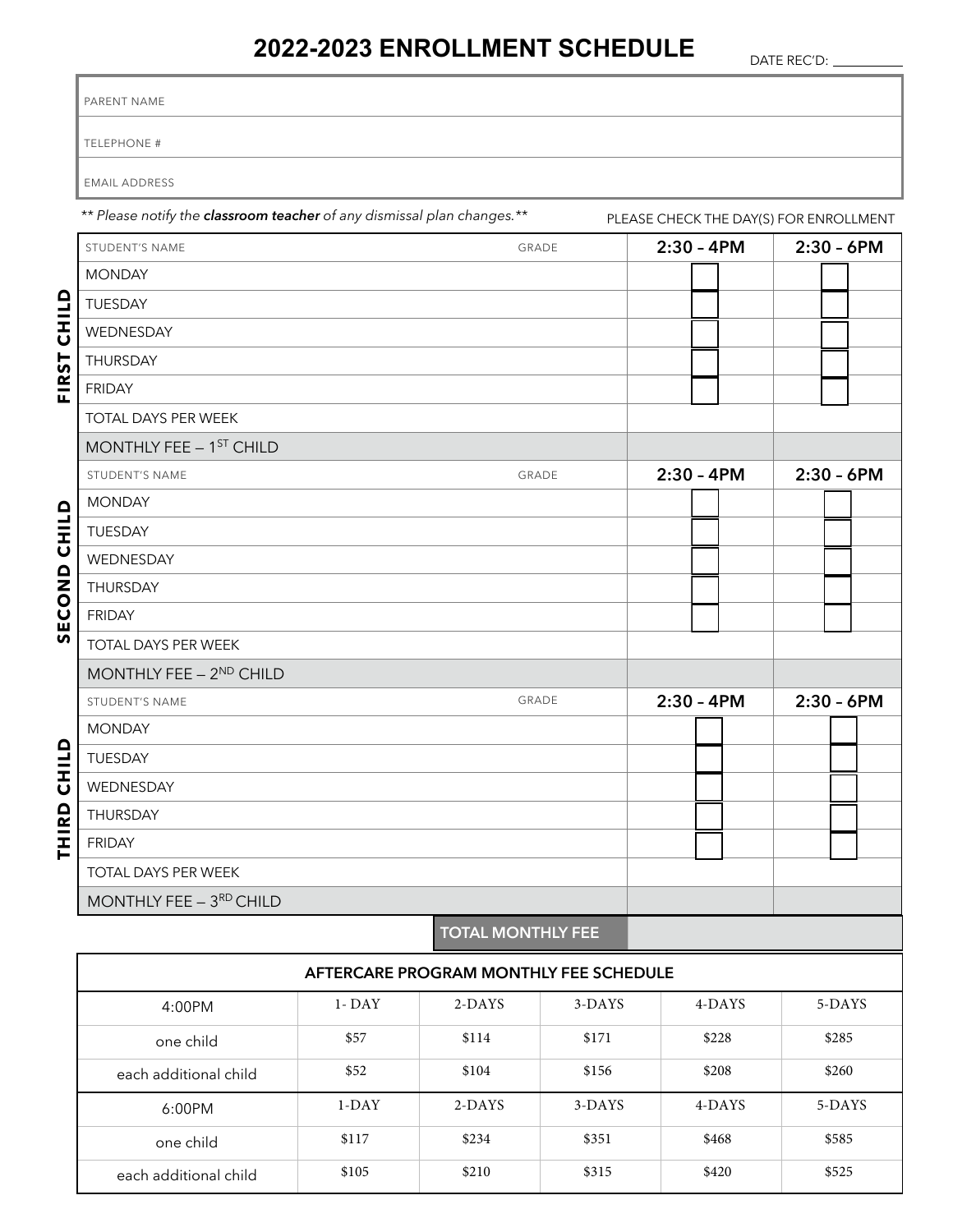## Aftercare Program SAINT JOSEPH SCHOOL

### 2022-2023 Pickup Authority

I \_\_\_\_\_\_\_\_\_\_\_\_\_\_\_\_\_\_\_\_\_\_\_\_\_\_\_\_\_\_\_\_\_\_\_\_\_\_\_\_\_\_\_\_\_\_ give the following people the

authority to pick my child/ren \_\_\_\_\_\_\_\_\_\_\_\_\_\_\_\_\_\_\_\_\_\_\_\_\_\_\_\_\_\_\_\_\_\_\_\_\_\_\_\_\_\_\_\_\_\_\_\_

from Aftercare.

| <b>NAME</b> | RELATIONSHIP TO CHILD |
|-------------|-----------------------|
|             |                       |
| 2           |                       |
| 3           |                       |
| 4           |                       |
| 5           |                       |

Signature of Parent/Guardian:

Any person not listed on this form will NOT be allowed to pick your child up from Aftercare unless a new form is filled out or an email is sent to the Aftercare Director from the parent/guardian with specific instructions.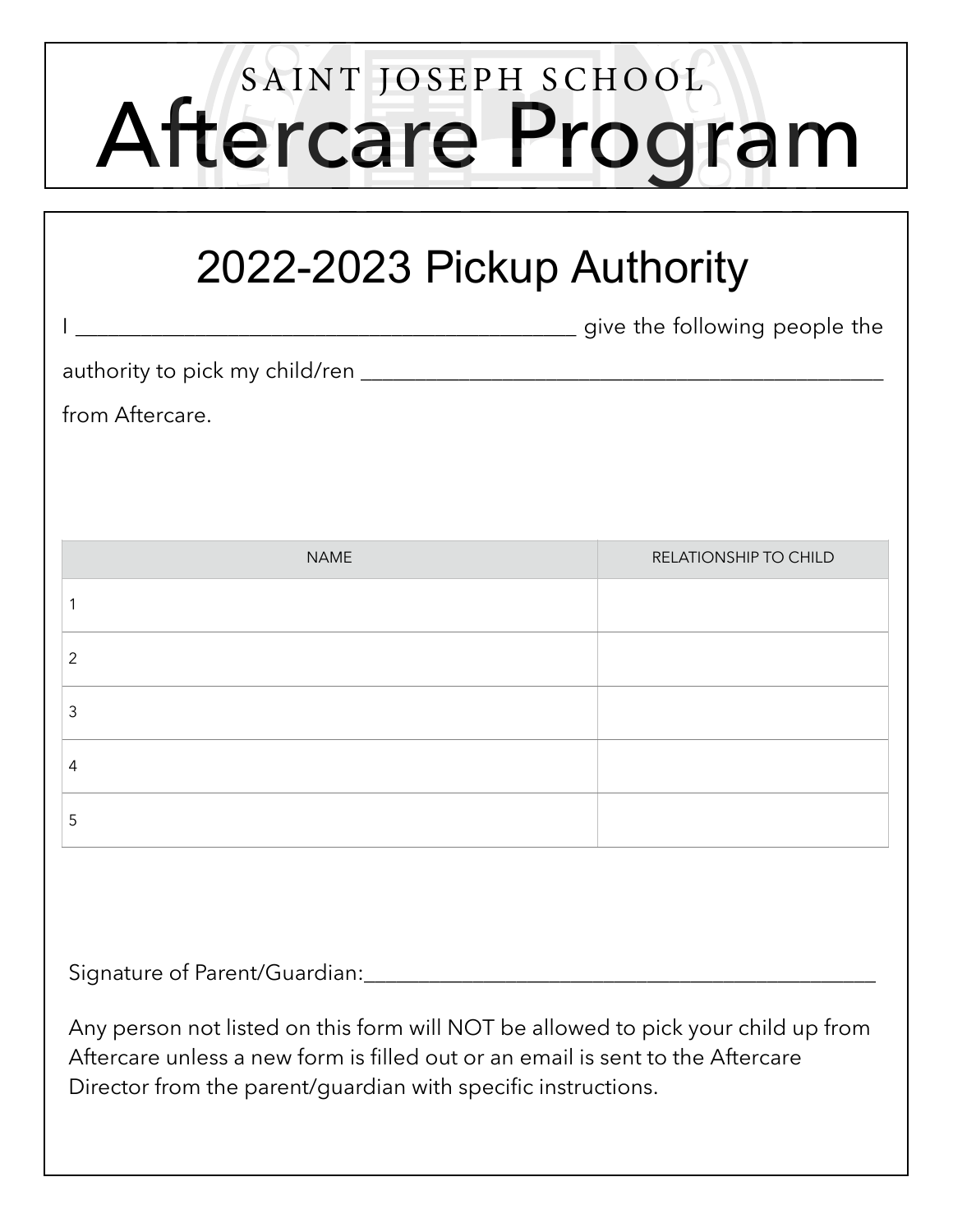## Aftercare Program SAINT JOSEPH SCHOOL

### 2022-23 EMERGENCY DISMISSAL INFORMATION

In an emergency situation, it may become necessary for us to dismiss students prior to the end of the school day. Please fill in the following information that will assist us in contacting you should it be necessary. We will attempt to contact you via phone and e-mail.

| <b>Student Last Name</b>                | <b>Student First Name</b> |                                            | Birthdate | Homeroom            |  |             |
|-----------------------------------------|---------------------------|--------------------------------------------|-----------|---------------------|--|-------------|
| Street Address                          |                           | Town                                       |           | Zip                 |  |             |
| Home Phone                              | Email                     |                                            |           |                     |  |             |
| Mother's Name                           |                           | Mother's Work Phone<br>Mother's Cell Phone |           |                     |  |             |
| Father's Name                           |                           | Father's Cell Phone                        |           | Father's Work Phone |  |             |
| Student's Normal Mode of Transportation | <b>CAR</b>                | <b>BUS</b>                                 |           | DAYCARE             |  | <b>WALK</b> |

In the event that we are not able to reach you or you are not able to pick up your child, please provide the names of two people who we can release your child to and who will assume temporary care.

| Name                     |              | Relationship |  |  |  |  |  |
|--------------------------|--------------|--------------|--|--|--|--|--|
| Home Phone               |              |              |  |  |  |  |  |
| Address                  |              |              |  |  |  |  |  |
| Name                     | Relationship |              |  |  |  |  |  |
| Work Phone<br>Home Phone |              |              |  |  |  |  |  |
| Address                  |              |              |  |  |  |  |  |

I give permission to release my child into the custody of the persons named above.

sign/date

In case of accident or serious illness, I request the school to contact me. If the school is unable to reach me, I hereby authorize the school to call the physician indicated below and to follow his/her instructions. If it is impossible to contact this physician, the school may make whatever arrangements seem necessary. sign/date

| Remarks                 |             |  |  |  |  |  |
|-------------------------|-------------|--|--|--|--|--|
| Allergies               |             |  |  |  |  |  |
| <b>Other Conditions</b> |             |  |  |  |  |  |
| Local Physician's Name  | Address     |  |  |  |  |  |
| Office Phone            | Other Phone |  |  |  |  |  |